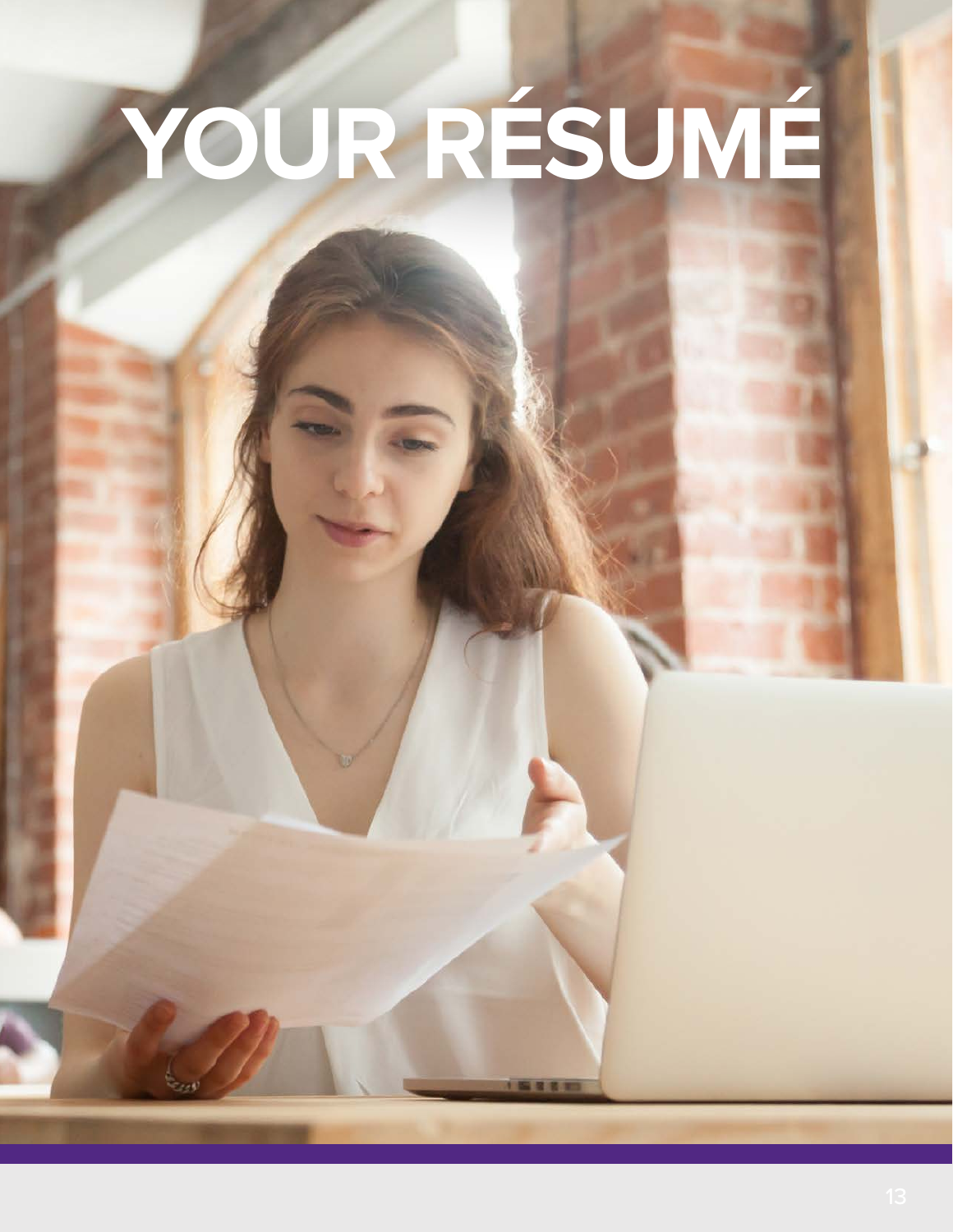# **YOUR RÉSUMÉ**

**There is no one way to write a Résumé, and no one should write it for you. The job seeker is the expert on him/herself and is, therefore, best qualified to present unique strengths and capabilities for specific career objectives.** 

#### **PURPOSE**

**Provides employers with information about your abilities and experiences so they can assess** your potential for a successful job match.

- **Serves as a marketing document designed to catch the interest of an employer.**
- **Creates a clear and critical first impression since as little as 15 seconds may be devoted to** looking at each Résumé.
- **Shows focus on the needs of the employer, not on the needs and desires of the job seeker.**
- **Space is critical; carefully evaluate each item and its relationship to your career objective.**

#### **PREPARATION**

**Take a complete inventory of your resources. For example; higher education and training,** work experiences, activities and special skills (particular emphasis should be placed upon achievements, especially as they relate to education and work experience).

#### **Technical aspects:**

- **Format—structure component or how the information is organized and presented.**
- Content—information component or what is presented.

#### **FORMAT**

There are three styles of format that are most commonly used for Résumés: chronological, functional, and combination. Choose the format that you believe will best market your abilities in conjunction with your past experiences, unique skills, and immediate career objective.

#### **CHRONOLOGICAL**

Used for an individual who is staying in the same field, has training and/or experience. Consistent with the objective, has relevant job titles, or is applying for a job in a highly traditional field. Most effective for the majority of new college graduates.

#### **FUNCTIONAL**

Emphasizes skill areas. Most helpful for people who are changing careers, re-entering the job market, applying for positions for which their training and/or experience does not directly qualify them, or whose background does not emphasize their abilities for the job. Skills categories should be ranked in order to support the career objective.

#### **COMBINATION**

Hybrid of a chronological and functional Résumé. The skills or qualifications section identifies your skills in relation to your job or career objective. This format grabs the reader's attention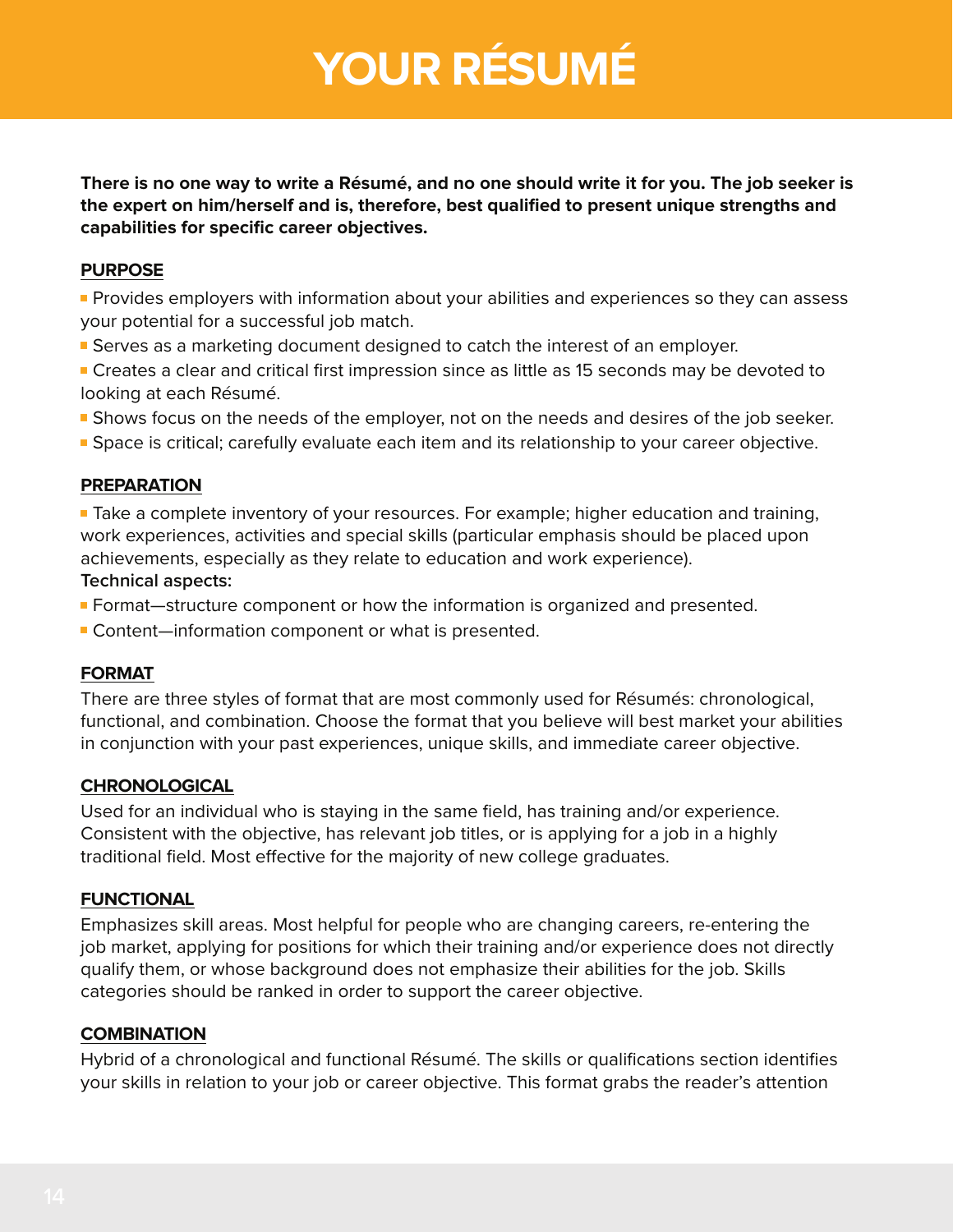# **DESIGNING THE PERFECT RÉSUMÉ**

#### **Why Write a Résumé?**

- I am looking for a new job.
- I want to summarize my work-related experiences.
- I have no idea. Someone told me I should write a Résumé.
- I am applying to Graduate school.

#### **Basic Parts of a Résumé:**

- The Heading
- Education
- Experience
- Other Categories

#### **The Heading:**

- Name
- Permanent addresses
- Phone number, with a professional voice mail message
- E-mail address (JohnJones@yahoo.com, not Hunkofman@yahoo.com)
- You can use the school e-mail address: JaneDoe@ lionmail.sagu.edu
- You need not write "Résumé" at the top

#### **Experience:**

- Does not have to be paid
- Show the potential employer you have learned the skills necessary for the job
- Internships are key
- Relevant experience = edge on competition
- Use bullets for skills/accomplishments
- Specific measurable results
- Can be logical rather than chronological
- Include all experiences, but expand more on relevant experiences

#### **Education:**

- Name of University
- Name of degree
- List either the degree or the University first, whichever sells better
- Date received
- Major
- Very useful if you have limited work experience
- List GPA if 3.0 or above

#### **Other Categories:**

- Skills
- Certifications/Professional Memberships
- Honors & Awards
- Relevant to education or job
- Campus Activities
- Extracurricular Activities
- Leadership Development
- Personal Information only on ministerial résumés

#### **Résumé Tips:**

- Pay careful attention to spelling, punctuation, grammar and style
- Proofread your résumé carefully, and have others proofread as well
- Organize information in a logical fashion
- Keep descriptions clear and to the point
- If you are a new graduate, confine your information to one page
- Use a simple, easy-to-read font 11-12 point
- Use good-quality white or off-white bond paper
- Include as much work experience as possible,even if it doesn't obviously relate to the job
- Tailor your information to the job you're seeking
- Do not use a template
- Ask for help at your Career Development Office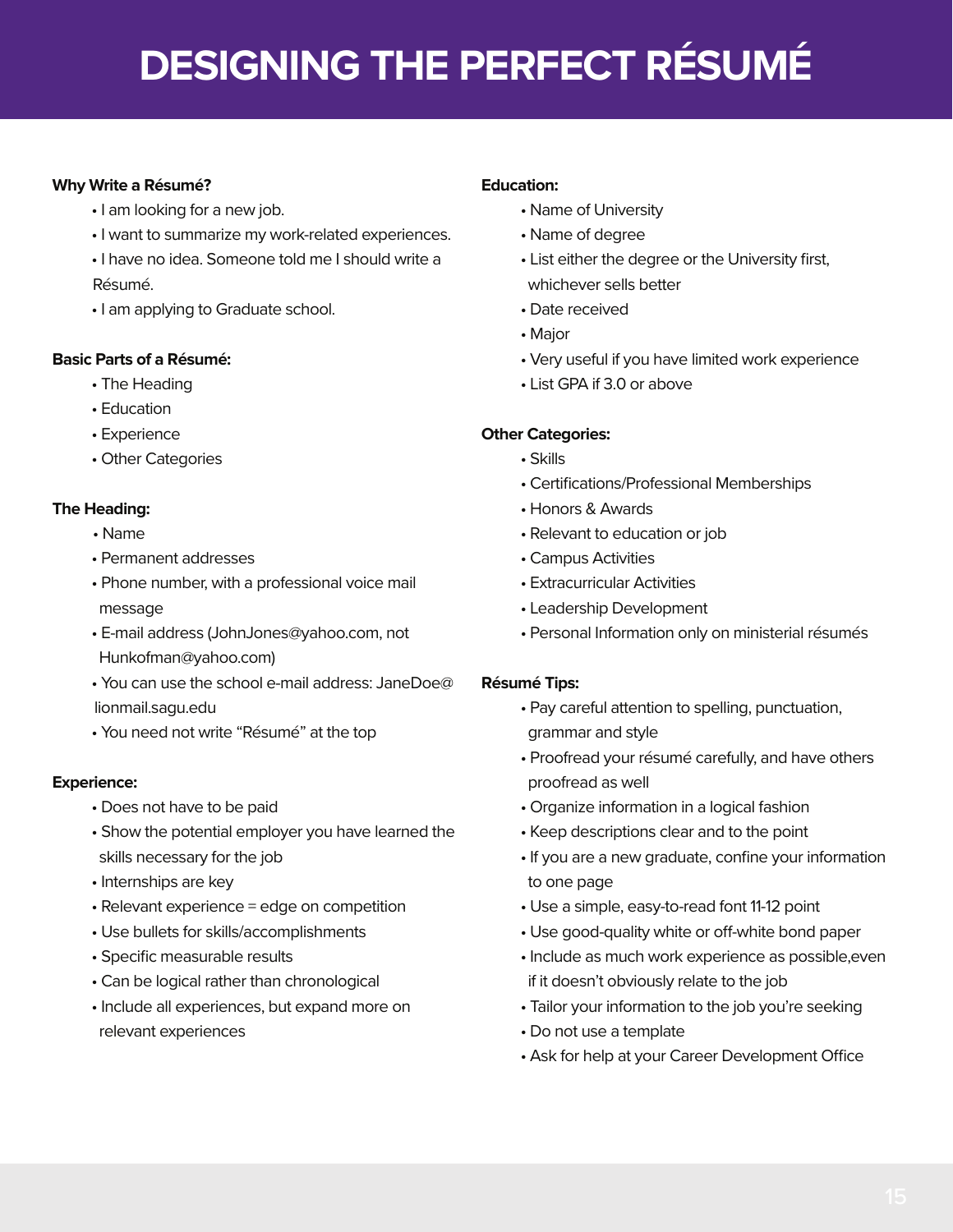### **DESCRIPTIVE WORD LIST**

| <b>CREATIVE</b>       | <b>ORGANIZATIONAL</b> | <b>HELPING</b>  | <b>COMMUNICATION/</b> | <b>COMMUNICATION/</b>  |
|-----------------------|-----------------------|-----------------|-----------------------|------------------------|
|                       | Approved              | Adapted         | <b>PEOPLE</b>         | <b>PEOPLE</b>          |
| Acted<br>Adapted      | Arranged              | Advocated       | Addressed             | Addressed              |
| Began                 | Catalogued            | Aided           | Advertised            | Advertised             |
| Combined              | Categorized           | Answered        | Arranged              | Arranged               |
| Composed              | Charted               | Arranged        | Authored              | Authored               |
| Conceptualized        | Classified            | Assessed        | Clarified             | Clarified              |
| Condensed             | Coded                 | Assisted        | Collaborated          | Collaborated           |
| Created               | Collected             | Clarified       | Communicated          | Communicated           |
| Customized            | Compiled              | Coached         | Composed              | Composed               |
| Designed              | Corresponded          | Collaborated    | Consulted             | Consulted              |
| Developed             | Distributed           | Contributed     | Conveyed              | Conveyed               |
| Directed              | Executed              | Counseled       | Convinced             | Convinced              |
| Displayed             | Generated             | Demonstrated    | Corresponded          | Corresponded           |
| Drew                  | Incorporated          | Diagnosed       | Defined               | Defined                |
| Entertained           | Inspected             | Educated        | Expressed             | Expressed              |
| Established           | Maintained            | Encouraged      | Formulated            | Formulated             |
| Fashioned             | Monitored             | Ensured         | Incorporated          | Incorporated           |
| Formulated            | Obtained              | Expedited       | Influenced            | Influenced             |
| Founded               | Ordered               | Facilitated     | Interpreted           | Interpreted            |
| Illustrated           | Organized             | Familiarized    | Interviewed           | Interviewed            |
| Initiated             | Prepared              | Furthered       | Involved              | Involved               |
| Instituted            | Processed             | Guided          | Marketed              | Marketed               |
| Integrated            | Purchased             | Insured         | Mediated              | Mediated               |
| Introduced            | Registered            | Intervened      | Negotiated            | Negotiated             |
| Invented              | Reserved              | Motivated       | Observed              | Observed               |
| Modeled               | Responded             | Prevented       | Outlined              | Outlined               |
| Modified              | Reviewed              | Provided        | Participated          | Participated           |
| Originated            | Routed                | Referred        | Persuaded             | Persuaded              |
| Performed             | Scheduled             | Rehabilitated   | Promoted              | Promoted               |
| Photographed          | Screened              | Represented     | Proposed              | Proposed               |
| Planned               | Submitted             | Resolved        | Publicized            | Publicized             |
| Revised               | Supplied              | Simplified      | Recruited             | Recruited              |
| Revitalized           | Standardized          | Supplied        | Referred              | Referred               |
| Shaped                | Systemized            | Supported       | Reinforced            | Reinforced             |
| Solved                | Updated               | Volunteered     | Resolved              | Resolved               |
|                       | Verified              |                 | Summarized            | Summarized             |
|                       |                       |                 |                       |                        |
|                       |                       |                 |                       |                        |
| <b>DATA/FINANCIAL</b> | <b>RESEARCH</b>       | <b>TEACHING</b> | <b>TECHNICAL</b>      | <b>ACCOMPLISHMENTS</b> |
| Administered          | Analyzed              | Adapted         | Adapted               | Achieved               |
| Adjusted              | Clarified             | Advised         | Applied               | Adjusted               |
| Allocated             | Collected             | Clarified       | Assembled             | Completed              |
| Analyzed              | Compared              | Coached         | Calculated            | Conducted              |
| Appraised             | Conducted             | Communicated    | Computed              | Earned                 |
| Assessed              | Critiqued             | Conducted       | Conserved             | Enforced               |
| Audited               | Detected              | Coordinated     | Constructed           | Exceeded               |
| Balanced              | Determined            | Critiqued       | Converted             | Mastered               |
| Budgeted              | Diagnosed             | Developed       | Debugged              | Modeled                |
| Calculated            | Evaluated             | Enabled         | Designed              | Modified               |
| Competed              | Examined              | Encouraged      | Determined            | Overcame               |
| Conserved             | Experimented          | Evaluated       | Developed             | Pioneered              |
| Corrected             | Explored              | Explained       | Engineered            | Proposed               |
| Determined            | Extracted             | Facilitated     | Installed             | Reduced                |
| Developed             | Formulated            | Focused         | Maintained            | Restored               |
| Estimated             | Gathered              | Guided          | Operated              | Spearheaded            |
| Forecasted            |                       |                 |                       |                        |
| Managed               | Inspected             | Individualized  | Programmed            | Streamlined            |
|                       | Interviewed           | Informed        | Rectified             | Succeeded              |
| Marketed              | Investigated          | Instilled       | Regulated             | Surpassed              |
| Measured              | Located               | Instructed      | Remodeled             | Transformed            |
| Planned               | Measured              | Motivated       | Repaired              |                        |
| Prepared              | Organized             | Persuaded       | Replaced              |                        |
| Programmed            | Researched            | Stimulated      | Restored              |                        |
| Projected             | Reviewed              | Taught          | Solved                |                        |
| Reconciled            | Searched              | Tested          | Specialized           |                        |
| Reduced               | Summarized            | Trained         | Standardized          |                        |
| Researched            | Surveyed              | Transmitted     | Upgraded              |                        |
| Retrieved             |                       | Tutored         | Utilized              |                        |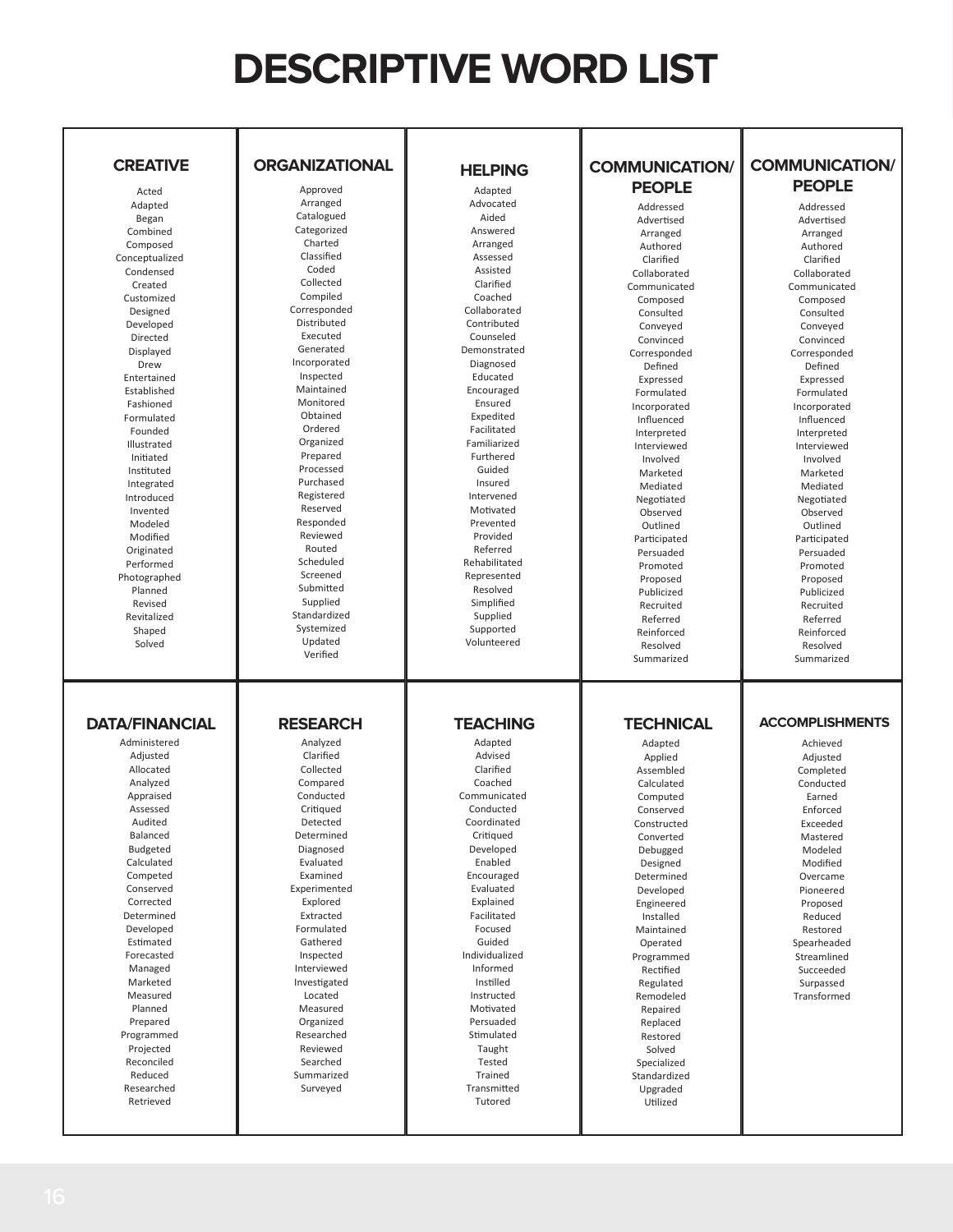# **SAMPLE RÉSUMÉ**

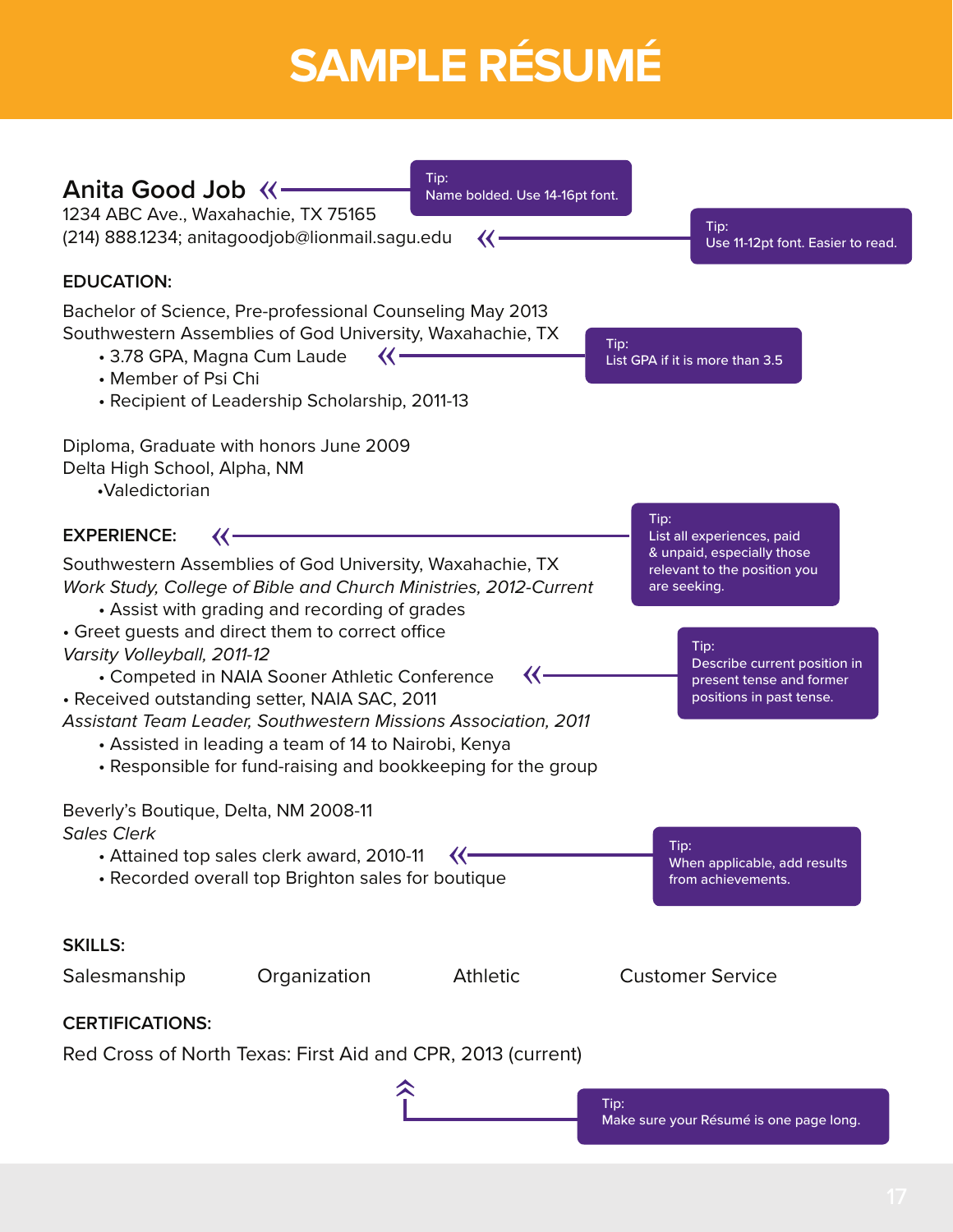## **REFERENCE PAGE REFERENCE PAGE**

#### **Anita Good Job**

1234 ABC Ave., Waxahachie, TX 75165 (214) 888.1234; anitagoodjob@lionmail.sagu.edu

«

Tip:

 $\left\langle \right\rangle$  Use the same heading as you used on your Résumé

Tip:

Ask your references for their permission to be listed. Provide them with a copy of your Résumé for review.

#### **REFERENCES**

Mr./Mrs./Ms./Dr. First & Last Name Title Place of Work Phone Number (Work First) Appropriate Email

Dr. Ida Wright Professor of Education Southwestern Assemblies of God University (888) 977-7248 iwright@sagu.edu

Mr. Tommy Ball Store Manager Bealls Department Store, Waxahachie, TX (111) 222-3333 mrtommyb@bealls.com

Reverend Bill Scout Youth Pastor First Assembly of God, Beyond, TX (444) 555-7777 ypbillscout@yahoo.com

Susan Pretty Friend (222) 888-0000 susanpretty@gmail.com



Tip: Your Résumé & Reference pages are two separate documents.

<sup>T</sup>ip: « Limit your references to 3-5